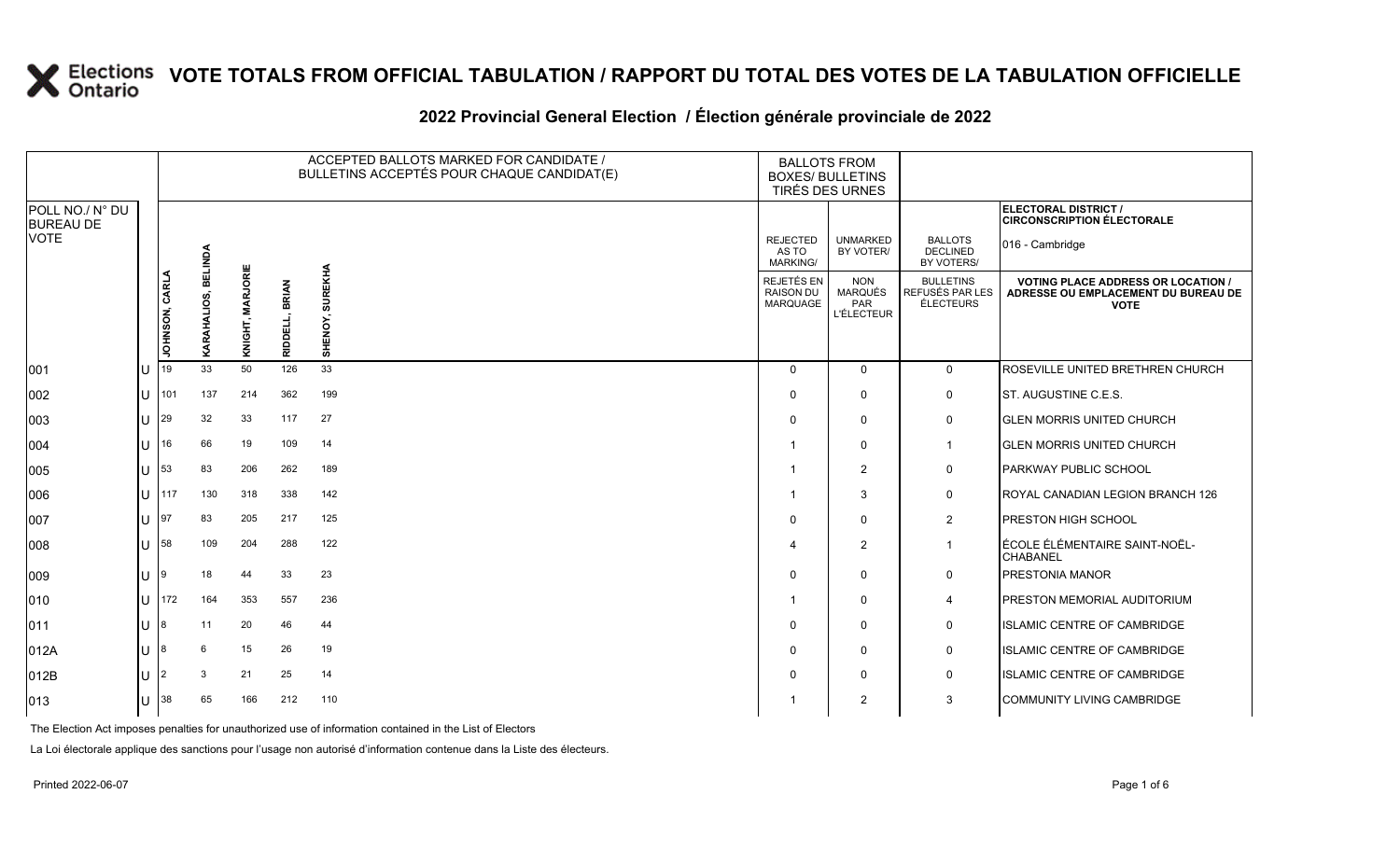### **2022 Provincial General Election / Élection générale provinciale de 2022**

|                                     |                        |                |                     |                  |                         | ACCEPTED BALLOTS MARKED FOR CANDIDATE /<br>BULLETINS ACCEPTÉS POUR CHAQUE CANDIDAT(E) | <b>BALLOTS FROM</b><br><b>BOXES/ BULLETINS</b><br>TIRÉS DES URNES |                                                          |                                                  |                                                                                                 |
|-------------------------------------|------------------------|----------------|---------------------|------------------|-------------------------|---------------------------------------------------------------------------------------|-------------------------------------------------------------------|----------------------------------------------------------|--------------------------------------------------|-------------------------------------------------------------------------------------------------|
| POLL NO./ N° DU<br><b>BUREAU DE</b> |                        |                |                     |                  |                         |                                                                                       |                                                                   |                                                          |                                                  | ELECTORAL DISTRICT /<br><b>CIRCONSCRIPTION ÉLECTORALE</b>                                       |
| <b>VOTE</b>                         |                        |                |                     |                  |                         |                                                                                       | <b>REJECTED</b><br>AS TO<br><b>MARKING/</b>                       | <b>UNMARKED</b><br>BY VOTER/                             | <b>BALLOTS</b><br><b>DECLINED</b><br>BY VOTERS/  | 016 - Cambridge                                                                                 |
|                                     |                        | JOHNSON, CARLA | KARAHALIOS, BELINDA | KNIGHT, MARJORIE | <b>BRIAN</b><br>RIDDELL | <b>SUREKHA</b><br>SHENOY,                                                             | REJETÉS EN<br>RAISON DU<br><b>MARQUAGE</b>                        | <b>NON</b><br><b>MARQUÉS</b><br>PAR<br><b>L'ÉLECTEUR</b> | <b>BULLETINS</b><br>REFUSÉS PAR LES<br>ÉLECTEURS | <b>VOTING PLACE ADDRESS OR LOCATION /</b><br>ADRESSE OU EMPLACEMENT DU BUREAU DE<br><b>VOTE</b> |
| 014                                 | U                      | 54             | 62                  | 145              | 203                     | 99                                                                                    | $\Omega$                                                          | $\overline{1}$                                           | $\overline{2}$                                   | ELGIN STREET PUBLIC SCHOOL                                                                      |
| 015                                 |                        | $U$ 54         | 101                 | 171              | 215                     | 180                                                                                   |                                                                   | $\overline{\mathbf{1}}$                                  | $\mathbf 0$                                      | AVENUE ROAD PUBLIC SCHOOL                                                                       |
| 016                                 | $\lfloor \rfloor$   51 |                | 90                  | 173              | 305                     | 178                                                                                   |                                                                   | $\mathbf 0$                                              | $\mathbf{1}$                                     | ST. BENEDICT CATHOLIC S.S.                                                                      |
| 017                                 |                        | U $ 42$        | 59                  | 100              | 157                     | 143                                                                                   |                                                                   | $\mathbf 0$                                              | $\overline{2}$                                   | ST. MARGARET OF SCOTLAND C.E.S.                                                                 |
| 018                                 | $1J$  44               |                | 67                  | 115              | 224                     | 188                                                                                   |                                                                   | $\overline{2}$                                           | $\mathsf{O}$                                     | <b>CLEMENS MILL PUBLIC SCHOOL</b>                                                               |
| 019                                 | U                      | 103            | 194                 | 299              | 687                     | 502                                                                                   | 2                                                                 | $\overline{2}$                                           | 3                                                | ST. TERESA OF CALCUTTA CATHOLIC E.S.                                                            |
| 020                                 |                        | $U$  185       | 163                 | 532              | 734                     | 398                                                                                   |                                                                   | 11                                                       | 4                                                | SOUTHWOOD SECONDARY SCHOOL                                                                      |
| 021                                 |                        | $11$ 13        | 15                  | 41               | 68                      | 37                                                                                    |                                                                   | $\mathbf 0$                                              | $\mathbf 0$                                      | <b>BLAIR ROAD PUBLIC SCHOOL</b>                                                                 |
| 022                                 | U                      | 27             | 14                  | 58               | 63                      | 26                                                                                    | $\Omega$                                                          | $\Omega$                                                 | $\mathbf 0$                                      | <b>BLAIR ROAD PUBLIC SCHOOL</b>                                                                 |
| 023A                                | $\lfloor \rfloor$   5  |                | 11                  | 22               | 34                      | 14                                                                                    | $\Omega$                                                          | $\mathbf 0$                                              | $\mathsf{O}$                                     | <b>GALT COLLEGIATE INSTITUTE</b>                                                                |
| 023B                                | $U^{8}$                |                | 13                  | 27               | 18                      | 14                                                                                    | $\Omega$                                                          | $\mathbf 0$                                              | $\mathsf{O}$                                     | <b>GALT COLLEGIATE INSTITUTE</b>                                                                |
| 024                                 | $U$ 10                 |                | 16                  | 27               | 22                      | 28                                                                                    | $\Omega$                                                          | $\mathbf 0$                                              | $\overline{1}$                                   | <b>MILLCREEK TERRACE</b>                                                                        |
| 025                                 |                        | $\lfloor$   16 | 43                  | 51               | 123                     | 70                                                                                    | $\Omega$                                                          | $\mathbf 0$                                              | 0                                                | CTRE. COMM. FRANCOPHONE DE<br><b>CAMBRIDGE</b>                                                  |
| 026                                 |                        | $U$ 59         | 74                  | 87               | 268                     | 175                                                                                   |                                                                   | $\mathbf 0$                                              | $\mathbf 0$                                      | <b>AVENUE ROAD BAPTIST CHURCH</b>                                                               |

The Election Act imposes penalties for unauthorized use of information contained in the List of Electors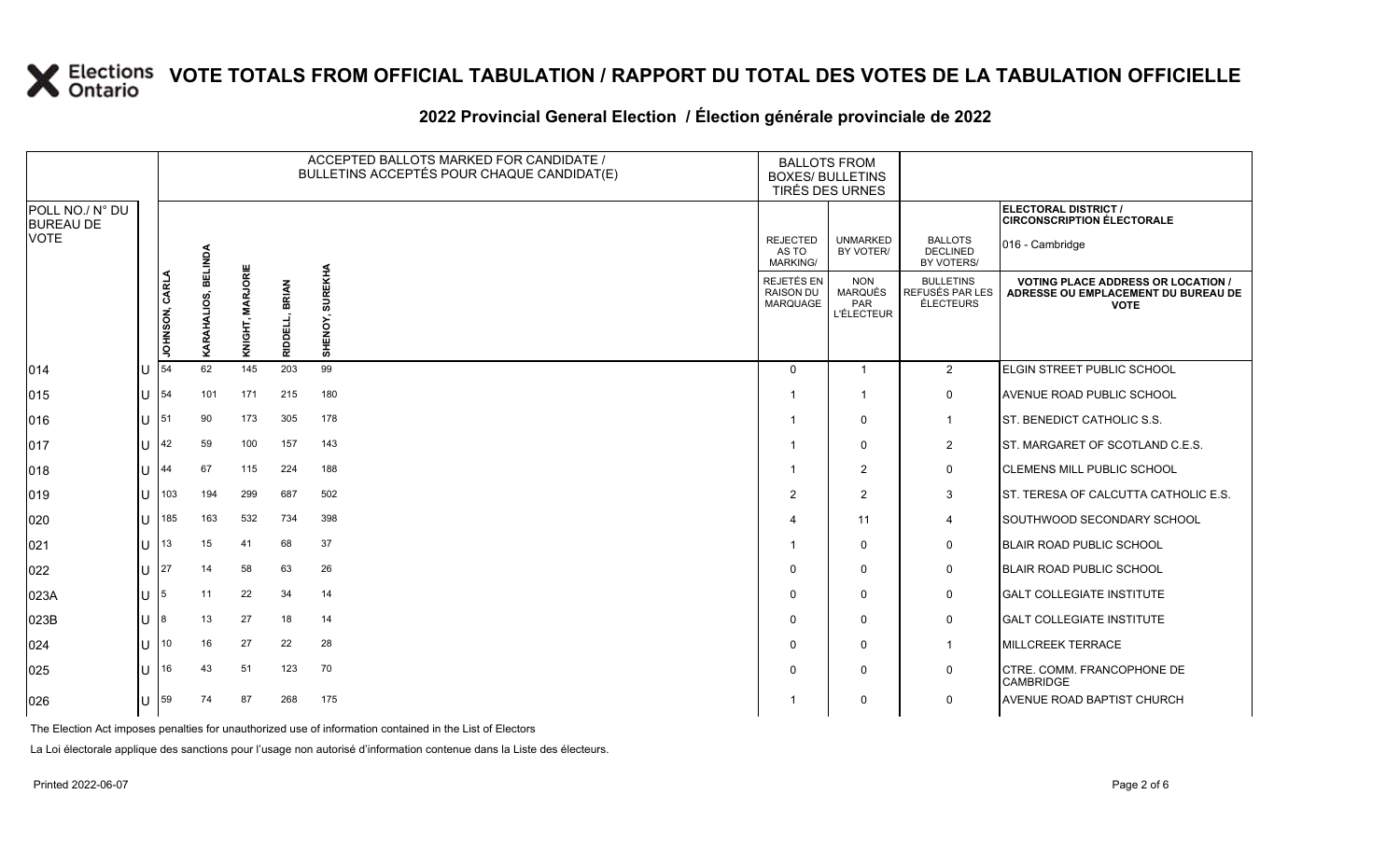### **2022 Provincial General Election / Élection générale provinciale de 2022**

|                                     |          |                |                |                  |                | ACCEPTED BALLOTS MARKED FOR CANDIDATE /<br>BULLETINS ACCEPTÉS POUR CHAQUE CANDIDAT(E) | <b>BALLOTS FROM</b><br><b>BOXES/ BULLETINS</b><br>TIRÉS DES URNES |                                                   |                                                  |                                                                                                 |  |
|-------------------------------------|----------|----------------|----------------|------------------|----------------|---------------------------------------------------------------------------------------|-------------------------------------------------------------------|---------------------------------------------------|--------------------------------------------------|-------------------------------------------------------------------------------------------------|--|
| POLL NO./ N° DU<br><b>BUREAU DE</b> |          |                |                |                  |                |                                                                                       |                                                                   |                                                   |                                                  | <b>ELECTORAL DISTRICT /</b><br><b>CIRCONSCRIPTION ÉLECTORALE</b>                                |  |
| <b>VOTE</b>                         |          |                | <b>BELINDA</b> |                  |                |                                                                                       | <b>REJECTED</b><br>AS TO<br><b>MARKING/</b>                       | <b>UNMARKED</b><br>BY VOTER/                      | <b>BALLOTS</b><br><b>DECLINED</b><br>BY VOTERS/  | 016 - Cambridge                                                                                 |  |
|                                     |          | JOHNSON, CARLA | KARAHALIOS,    | KNIGHT, MARJORIE | BRIAN<br>RIDDI | <b>REKHA</b><br>ENO'<br>동                                                             | REJETÉS EN<br><b>RAISON DU</b><br>MARQUAGE                        | <b>NON</b><br>MARQUÉS<br>PAR<br><b>L'ÉLECTEUR</b> | <b>BULLETINS</b><br>REFUSÉS PAR LES<br>ÉLECTEURS | <b>VOTING PLACE ADDRESS OR LOCATION /</b><br>ADRESSE OU EMPLACEMENT DU BUREAU DE<br><b>VOTE</b> |  |
| 027                                 | ΠT       | 27             | 12             | 47               | 62             | 52                                                                                    | $\Omega$                                                          | $\mathbf 0$                                       | $\mathbf{0}$                                     | <b>WESTGATE COURT</b>                                                                           |  |
| 028                                 | lU       | 17             | 10             | 67               | 46             | 35                                                                                    |                                                                   | $\mathbf 0$                                       | $\mathbf 0$                                      | <b>WESTGATE COURT</b>                                                                           |  |
| 029                                 | ΙU       | $ 90\rangle$   | 65             | 200              | 185            | 178                                                                                   | $\Omega$                                                          | $\mathbf 0$                                       | $\mathbf 1$                                      | TRINITY ANGLICAN CHURCH                                                                         |  |
| 030                                 | $ U $ 34 |                | 44             | 89               | 123            | 79                                                                                    | $\Omega$                                                          | $\Omega$                                          | $\mathbf 1$                                      | <b>WESLEY UNITED CHURCH</b>                                                                     |  |
| 031                                 | lU       | 59             | 50             | 150              | 130            | 85                                                                                    | -1                                                                | -1                                                | $\mathbf 0$                                      | DAVID DURWARD CENTRE (ACTIVITIES<br>ROOM)                                                       |  |
| 032                                 | U        | 57             | 99             | 169              | 260            | 127                                                                                   | 2                                                                 | 2                                                 | $\mathsf{O}$                                     | ST. ANNE CATHOLIC ELEMENTARY SCHOOL                                                             |  |
| 033                                 | U        | 15             | 21             | 26               | 111            | 30                                                                                    | $\overline{2}$                                                    | $\Omega$                                          | $\mathbf 0$                                      | CLYDE & SCOTT WOMEN'S INSTITUTE HALL                                                            |  |
| 034                                 | lu-      | 26             | 55             | 34               | 119            | 25                                                                                    | $\Omega$                                                          | $\Omega$                                          | $\mathbf{1}$                                     | <b>CLYDE &amp; SCOTT WOMEN'S INSTITUTE HALL</b>                                                 |  |
| 035                                 | $11$ 86  |                | 64             | 130              | 230            | 128                                                                                   | $\Omega$                                                          | $\overline{2}$                                    | $\mathsf{O}$                                     | KNOX UNITED CHURCH                                                                              |  |
| 036                                 | U        | 192            | 210            | 360              | 624            | 285                                                                                   | $\Omega$                                                          | 5                                                 | $\overline{2}$                                   | CEDAR CREEK PUBLIC SCHOOL                                                                       |  |
| 037                                 | lu-      | 174            | 82             | 92               | 291            | 88                                                                                    | $\overline{2}$                                                    | $\Omega$                                          | $\mathbf 0$                                      | WRIGLEY CORNERS OUTDOOR CENTRE                                                                  |  |
| 038                                 | U        | 115            | 144            | 352              | 446            | 171                                                                                   | 3                                                                 | 2                                                 | $\mathbf{1}$                                     | ST. GREGORY'S PARISH                                                                            |  |
| 039                                 | lU       | 10             | 13             | 31               | 31             | 18                                                                                    |                                                                   | $\Omega$                                          | $\mathbf 0$                                      | <b>GERTRUDE BURGAR COURT</b>                                                                    |  |
| $ 040\rangle$                       | U        | 121            | 188            | 295              | 623            | 276                                                                                   | $\overline{2}$                                                    | 7                                                 | 5                                                | MONSIGNOR DOYLE CATHOLIC S.S.                                                                   |  |

The Election Act imposes penalties for unauthorized use of information contained in the List of Electors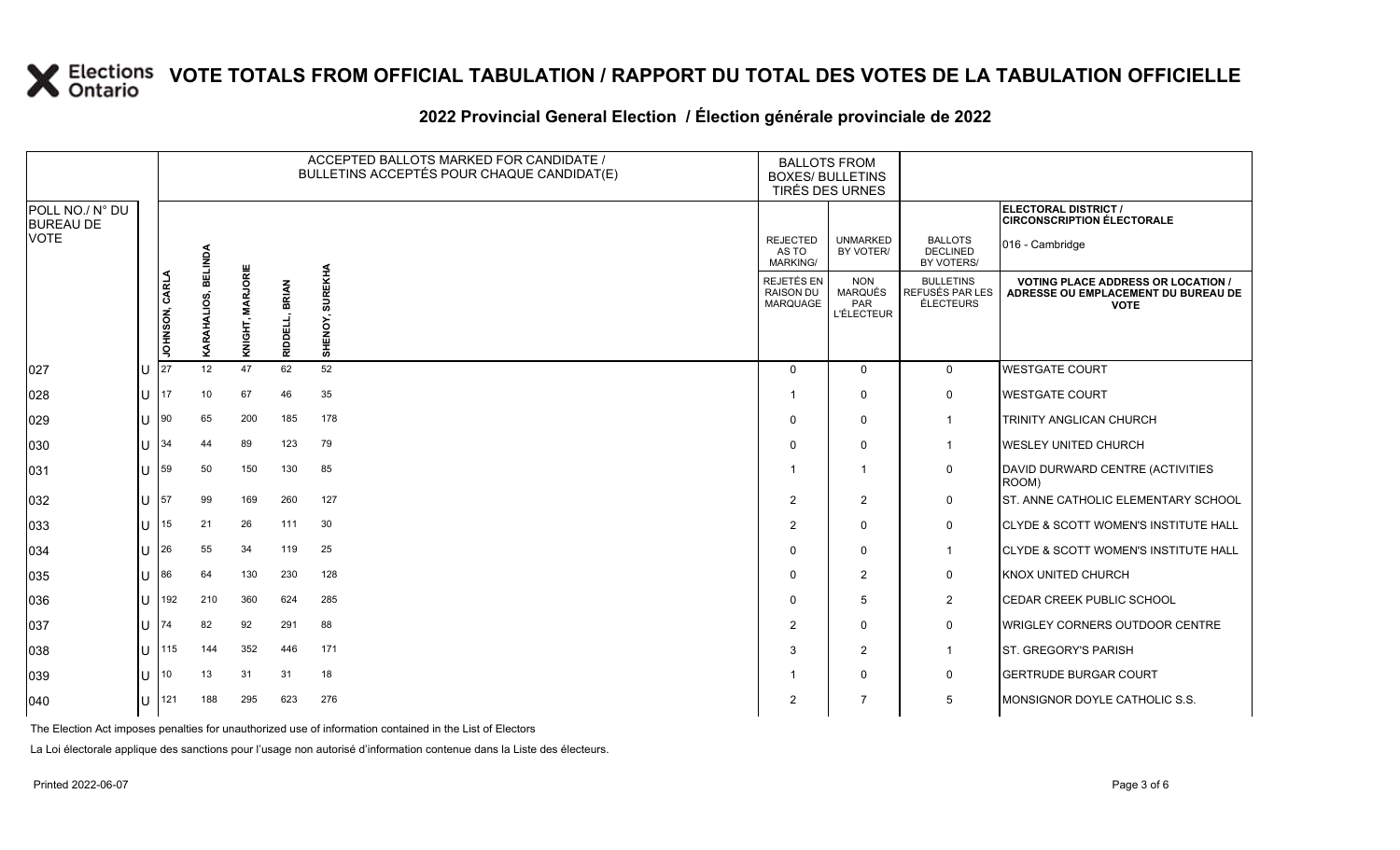#### ACCEPTED BALLOTS MARKED FOR CANDIDATE / BULLETINS ACCEPTÉS POUR CHAQUE CANDIDAT(E) BALLOTS FROM BOXES/ BULLETINS TIRÉS DES URNES **ELECTORAL DISTRICT /** POLL NO./ N° DU **CIRCONSCRIPTION ÉLECTORALE** BUREAU DE UNMARKED REJECTED BALLOTS 016 - Cambridge **DECLINED BELINDA KARAHALIOS, BELINDA** BY VOTER/ AS TO MARKING/ BY VOTERS/ KNIGHT, MARJORIE **KNIGHT, MARJORIE SUREKHA SHENOY, SUREKHA JOHNSON, CARLA** JOHNSON, CARLA REJETÉS EN NON BULLETINS **VOTING PLACE ADDRESS OR LOCATION /**  RIDDELL, BRIAN **RIDDELL, BRIAN** MARQUÉS RAISON DU REFUSÉS PAR LES **ADRESSE OU EMPLACEMENT DU BUREAU DE**  KARAHALIOS, MARQUAGE PAR ÉLECTEURS **VOTE** L'ÉLECTEUR SHENOY, 041 U 31 87 153 168 88 20 20 1 2 1 GLENVIEW PARK SECONDARY SCHOOL 042 U 78 69 199 223 76 2 1 0 STEWART AVENUE PUBLIC SCHOOL 043 U 13 12 30 53 30 0 0 0 ARTHUR WHITE MANOR 044 U 13 26 43 29 9 0 0 0 ARTHUR WHITE MANOR 045 U 59 69 141 219 84 0 1 0 ST. VINCENT DE PAUL C.E.S. 046 U 5 21 17 26 13 0 0 0 LUSITANIA VILLAS OF CAMBRIDGE 047 U 15 20 30 28 20 0 0 1 LUSITANIA VILLAS OF CAMBRIDGE

048 U 9 16 39 40 21 0 0 0 LUSITANIA VILLAS OF CAMBRIDGE

050 U 83 154 156 428 185 0 2 0 HOLY SPIRIT CATHOLIC ELEMENTARY

702 U 16 10 27 55 29 1 D 1 D 1 FAIRVIEW HOME AND APARTMENTS 703 U 0 7 5 3 7 1 0 0 DUNBAR HEIGHTS SENIORS LIVING INC

049 U 79 136 220 370 198 2 1 0 FORWARD BAPTIST CHURCH

### **2022 Provincial General Election / Élection générale provinciale de 2022**

The Election Act imposes penalties for unauthorized use of information contained in the List of Electors

700 U COMBINED WITH 703 / COMBINÉ À 703 701 U COMBINED WITH 706 / COMBINÉ À 706

La Loi électorale applique des sanctions pour l'usage non autorisé d'information contenue dans la Liste des électeurs.

VOTE

**SCHOOL**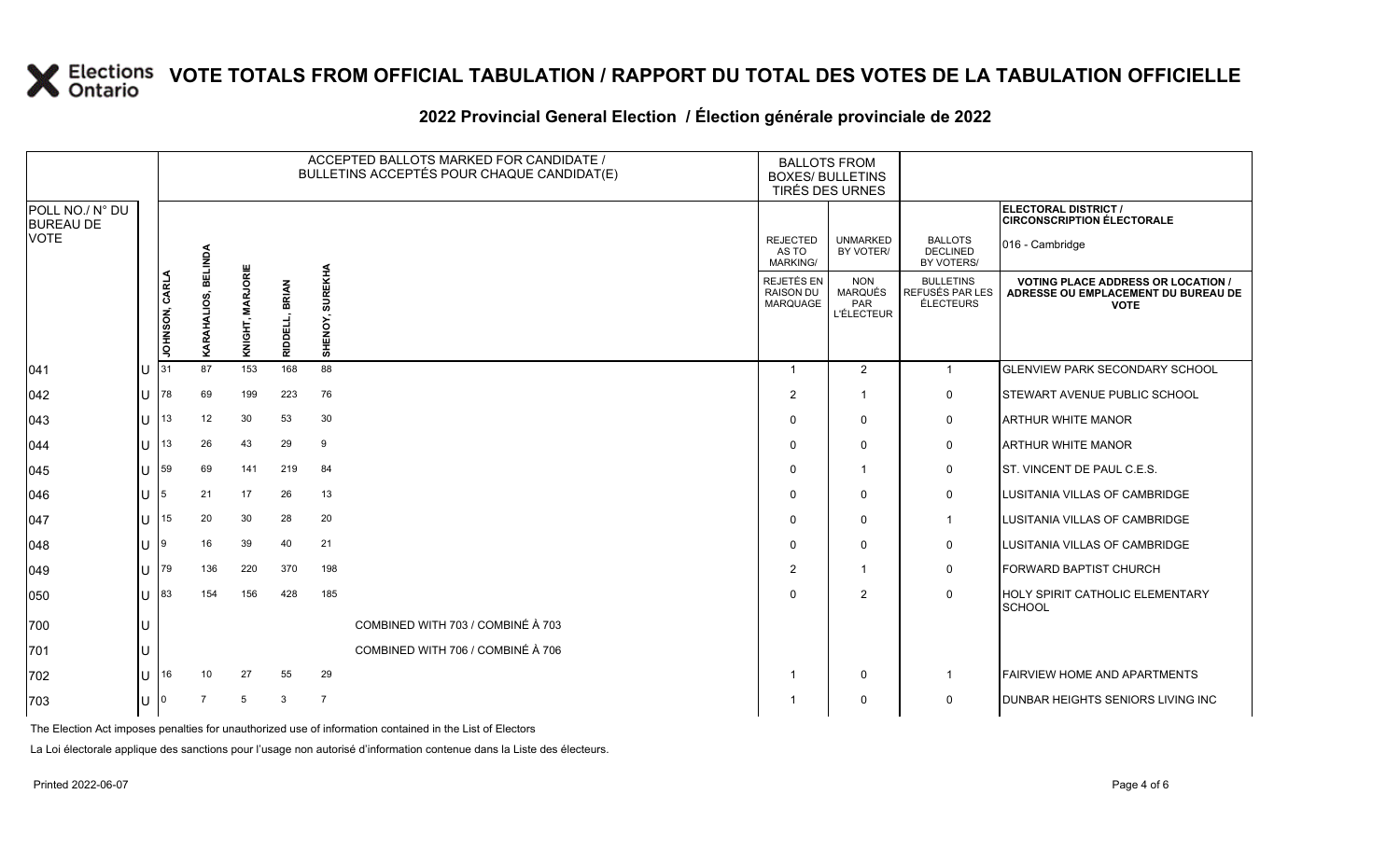### **2022 Provincial General Election / Élection générale provinciale de 2022**

|                                     |     |                       |                |                  |                          | ACCEPTED BALLOTS MARKED FOR CANDIDATE /<br>BULLETINS ACCEPTÉS POUR CHAQUE CANDIDAT(E) | <b>BALLOTS FROM</b><br><b>BOXES/ BULLETINS</b> | TIRÉS DES URNES                                          |                                                  |                                                                                                 |
|-------------------------------------|-----|-----------------------|----------------|------------------|--------------------------|---------------------------------------------------------------------------------------|------------------------------------------------|----------------------------------------------------------|--------------------------------------------------|-------------------------------------------------------------------------------------------------|
| POLL NO./ N° DU<br><b>BUREAU DE</b> |     |                       |                |                  |                          |                                                                                       |                                                |                                                          |                                                  | ELECTORAL DISTRICT /<br><b>CIRCONSCRIPTION ÉLECTORALE</b>                                       |
| <b>VOTE</b>                         |     |                       | <b>BELINDA</b> |                  |                          |                                                                                       | <b>REJECTED</b><br>AS TO<br>MARKING/           | <b>UNMARKED</b><br>BY VOTER/                             | <b>BALLOTS</b><br><b>DECLINED</b><br>BY VOTERS/  | 016 - Cambridge                                                                                 |
|                                     |     | <b>JOHNSON, CARLA</b> | RAHALIOS,      | KNIGHT, MARJORIE | <b>BRIAN</b><br>RIDDELL, | <b>SUREKHA</b><br>SHENOY,                                                             | REJETÉS EN<br><b>RAISON DU</b><br>MARQUAGE     | <b>NON</b><br><b>MARQUÉS</b><br>PAR<br><b>L'ÉLECTEUR</b> | <b>BULLETINS</b><br>REFUSÉS PAR LES<br>ÉLECTEURS | <b>VOTING PLACE ADDRESS OR LOCATION /</b><br>ADRESSE OU EMPLACEMENT DU BUREAU DE<br><b>VOTE</b> |
| 704                                 | ΙU  |                       |                | 19               | 32                       | 24                                                                                    | - 1                                            | $\mathbf{0}$                                             | $\mathbf 0$                                      | HERITAGE MEADOWS GRACIOUS RET.<br><b>LIVING</b>                                                 |
| 705                                 | lu. | 3                     |                | 6                | 36                       | 17                                                                                    | $\Omega$                                       | $\Omega$                                                 | 0                                                | <b>GRANITE LANDING</b>                                                                          |
| 706                                 | Iυ  |                       |                | 8                | 23                       | 16                                                                                    |                                                | $\mathbf{0}$                                             | 3                                                | RIVERBEND PLACE SENIORS COMMUNITY                                                               |
| 707                                 | IU  |                       |                |                  |                          | COMBINED WITH 711 / COMBINÉ À 711                                                     |                                                |                                                          |                                                  |                                                                                                 |
| 708                                 | Iυ  | 8                     |                |                  | 13                       | 15                                                                                    |                                                |                                                          | 0                                                | PEOPLECARE HILLTOP MANOR CAMBRIDGE                                                              |
| 709                                 | lu  | 5                     | $\Omega$       |                  | 13                       | 5                                                                                     | $\Omega$                                       | 0                                                        | 0                                                | <b>ST. ANDREW'S TERRACE</b>                                                                     |
| 710                                 | lu  |                       | $\Omega$       | 9                | 8                        | $\overline{7}$                                                                        | $\Omega$                                       | 0                                                        | 0                                                | STIRLING HEIGHTS LONG-TERM CARE                                                                 |
| $ 711$                              | lu  | 14                    |                | 12               | 40                       | 26                                                                                    | $\Omega$                                       | $\mathbf{0}$                                             | $\overline{1}$                                   | SEASONS RETIREMENT COMMUNITIES                                                                  |
| ADV001                              |     | 42                    | 56             | 103              | 221                      | 168                                                                                   | $\Omega$                                       | $\mathbf{0}$                                             | 0                                                | <b>SMART CENTRES</b>                                                                            |
| ADV002                              |     | 205                   | 172            | 514              | 758                      | 586                                                                                   | 32                                             | 3                                                        | $\overline{c}$                                   | <b>SMART CENTRES</b>                                                                            |
| ADV003                              |     | 187                   | 218            | 561              | 1210                     | 888                                                                                   |                                                |                                                          | 0                                                | ISLAMIC CENTRE OF CAMBRIDGE                                                                     |
| ADV004                              |     | 124                   | 115            | 269              | 499                      | 278                                                                                   | $\boldsymbol{\Delta}$                          |                                                          | $\mathbf 0$                                      | DAVID DURWARD CENTRE (LOUNGE AND<br>BOARD.)                                                     |

The Election Act imposes penalties for unauthorized use of information contained in the List of Electors